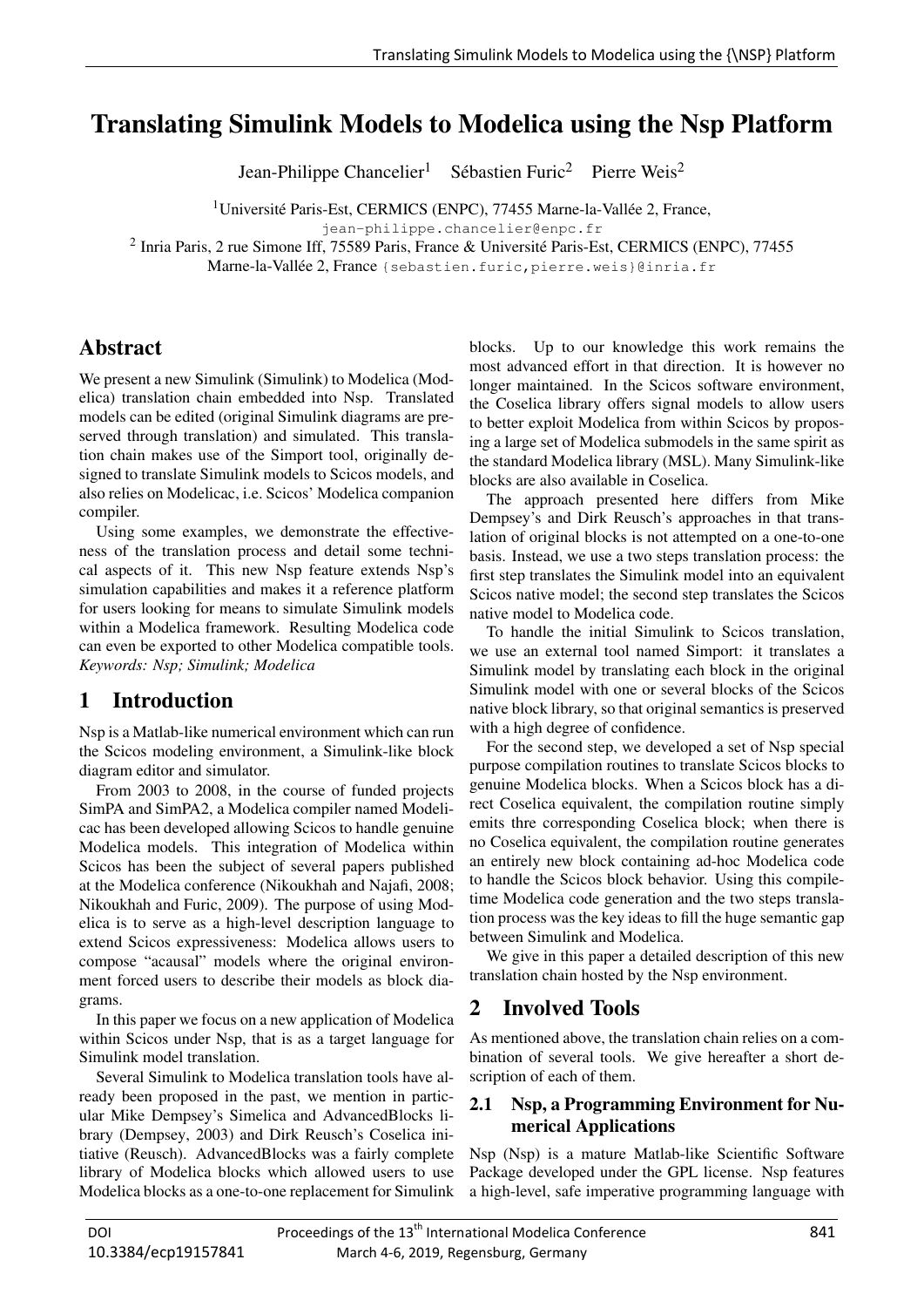automatic memory management. This language can be used interactively, giving users an easy access to efficient numerical routines; It can also be used as a more conventional programming language to extend Nsp's capabilities.

Nsp contains internally a class system with simple inheritance and interface implementation. When used as an interactive computing environment, it comes with online help facilities and an easy access to GUI facilities and graphics.

A large set of libraries are available and it is moreover easy to implement new functionalities. External libraries can also be used: this requires writing some wrapper code (also called *interface*) to live in harmony with Nsp's internal state. The interface mechanism can be either static or dynamic. By using dynamic functionalities one is able to build toolboxes.

Nsp shares many traits with other Matlab-like Scientific Softwares such as Matlab, Octave, ScilabGtk (ScilabGtk; Campbell et al., 2006), and also with scripting languages such as Python.

The main toolbox used in this work is Scicos that we describe now.

## 2.2 Scicos, a Block Diagram Modeler and Simulator

Scicos (Scicos) is a graphical dynamical system modeler and simulator originally developed in the Metalau project at INRIA, Paris-Rocquencourt center. With Scicos, users can create block diagrams to model and simulate the dynamics of hybrid dynamical systems and compile models into executable code. Scicos is used for signal processing, systems control, queuing systems, and to study physical and biological systems. Extensions allow generation of component-based modeling of electrical and hydraulic circuits using the Modelica language.

We consider in this paper the Scicos/Nsp version of Scicos maintained and developed at ENPC. Scicos/Nsp is a Nsp toolbox and runs in the Nsp environment. Having access to Nsp functions when designing simulation models is of great importance.

Scicos users often needs to use Nsp functions such as those dedicated to filter design for signal processing or controller design in the construction of simulation models. Nsp's programming language can be used for batch processing of multiple simulation tasks, and more generally, models designed by Scicos can be used as functions in Nsp. Nsp's graphical facilities can be used for post processing simulation results. But the integration of Scicos and Nsp goes beyond that. The Scicos editor is entirely written in Nsp's language. This provides many advantages and was in particular of tremendous importance in the current work, indeed: Scicos model data structure is a Nsp structure and thus Scicos models can be programmatically manipulated and build using Nsp scripts. We use this facility in two ways. First to obtain Scicos models from Simulink models, using the fact that the Simport converter produces a Nsp script whose execution in Nsp

produces a Scicos model data structure. Second, using Nsp scripts we are able to convert, in a Scicos model data structure, some Scicos blocks to Modelica blocks.

In the conversion process from Simulink to Modelica, the scicos compiler/scheduler also plays a key role. It infers dimensions and types used in the Modelica blocs. This is quite an exciting feature since it gives the possibility to have Modelica blocks for which the associated Modelica model is not a fixed Modelica class but a specific one adapted to specific dimensions and types generated on the fly.

## 2.3 Modelicac, a Simple Yet Useful Modelica Compiler

Development of Modelicac started in 2003 as a joint work between Inria and TNI-Valiosys (now Dassault Systèmes) in the course of the SimPA (SIMulation pour le Procédé et l'Automatique) french funded project. The goal was to make Scicos compatible with a significant subset of the Modelica language in order for users to be able to describe complex hybrid models without having to resort to low-level block diagram descriptions. Indeed, building a block diagram from a physical model requires 1)performing a *complete* analysis of physical phenomena into play (to determine which elementary blocks to use in the diagram), and 2)determining how data flows between blocks (to connect elementary blocks together). On the other hand, Modelica tools considerably ease physical model construction by automatically analysing the overall structure of physical models described in a much more userfriendly way: familiar physical components (e.g. springs, transistors, hydraulic pumps, etc.) can be used to build models. Translation from this high-level description to low-level data flow is performed automatically in a quite satisfactory way, which frees users from a painful work. Moreover, even slight modifications of physical models may require considerable changes in corresponding blockdiagram descriptions; this is not the case with a high-level description.

In its initial version, Modelicac essentially focussed on the "continuous part" of hybrid models. This mainly comprises differential equations and event-trigerring mechanisms (e.g. , "when equations"). Difference equations were however also be described, although with many restrictions, because the idea was to discourage users from writing discrete equations in Modelica. Indeed, Scicos is primarily a hybrid modelling environment and, in particular, it handles discrete, event-trigered changes, much more robustly than Modelica because of its synchronous roots.

In the course of the SimPA project, the Scicos editor has been extended to enable graphical handling of Modelica, native Scicos, as well as hybrid Modelica-Scicos blocks in the same design (see Figure 1).

This combination of synchronous and Modelica-based features offered enough modelling expressiveness to enable useful libraries to be developed. Coselica is one of these libraries, and is one of the ingredients of our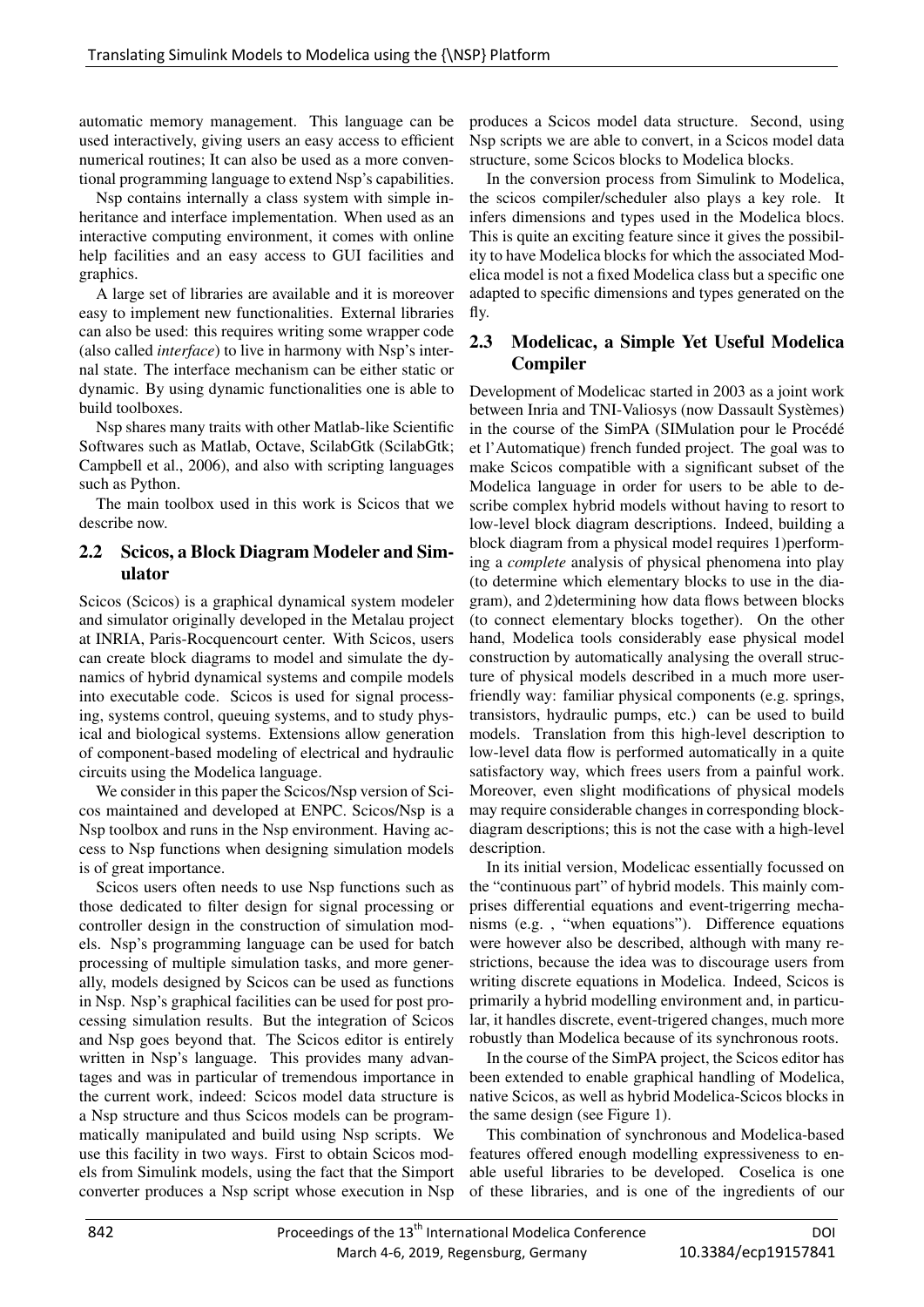

Figure 1. A mixed Scicos-Modelica model as displayed by Scicos's editor

Simulink to Modelica translation chain.

In 2005, the funded project SimPA2 started, having as objective the enhancement of the original Modelicac compiler. Among others, support of multiple-file Modelica libraries and interactive initialization of complex hybrid systems have been added.

As a result, the new Modelicac compiler was able to compete with industrial compilers (it even ranked number two in terms of performance on an industrial thermohydraulic benchmark proposed by EDF in 2009).

Today, the Scicos toolbox with its Modelica-compatible extension is freely available under several environments including Scilab, ScicosLab and Nsp.

### 2.4 Simport, a Simulink Model Importer for **Scicos**

### 2.4.1 Capabilities

The Simport (Chancelier et al., 2016, 2015) development started in 2007 at Inria: it has now turned into a comprehensive Simulink import assistant for the Scicos and Altair Activate block system modelers: Simport reads a textual representation of a Simulink model (MDL or SLX file format) and generates the corresponding equivalent Scicos model.

Based on compilation techniques, Simport is a fast and reliable translator from Simulink models to Scicos or Altair Activate models.

Simport is a free software distributed with Nsp Scicos (Scicos) and Activate (Altair Activate).

### 2.4.2 Capabilities

Simport aims at preserving the original Simulink model semantics: simport performs passes of semantic analysis to explicit the Simulink model meaning and translate it into an equivalent Scicos model.

In any case, the resulting Scicos model preserves the

model hierarchy and diagram topology, and the visual aspects of the original model.

Simport also supports both the MDL and SLX formats as input for Simulink models.

#### 2.4.3 Simulink block translation

Simport maps Simulink bloks to Scicos blocks using the *block translation library*. More precisely, each Simulink source block is translated either into

- a single basic block, if there exists an equivalent Scicos block,
- a *super-block* that implements the Simulink block via a combination of Scicos blocks,
- an empty super-block for user completion, if the Simulink block translation is unsupported

The Simport translation library covers a large subset of Simulink basic blocks, in particular the so-called *action blocks*.

#### 2.4.4 Simport generated code

The Simport back-end translates explicit semantics of Simulink models to concrete code of the Scicos host language (Nsp or Oml). In addition, the concrete code provides the definition of simulation parameters and embeds various outputs to the host language (e.g. Matlab supporting M-files).

### 2.4.5 Example

Given the Simulink model described in Figure 2 and saved as file model.mdl.



Figure 2. Segway controller as a Simulink model

We translate it into Nsp using the command simport -tl nsp model.mdl. We now get file model.nsp whose execution in Nsp produce build the Scicos model displayed in Figure 3.

### 2.4.6 Limitations

Simport indeed supports a large subset of Simulink basic blocks, but exotic blocks from specific Simulink libraries cannot be translated since they have no Scicos equivalent;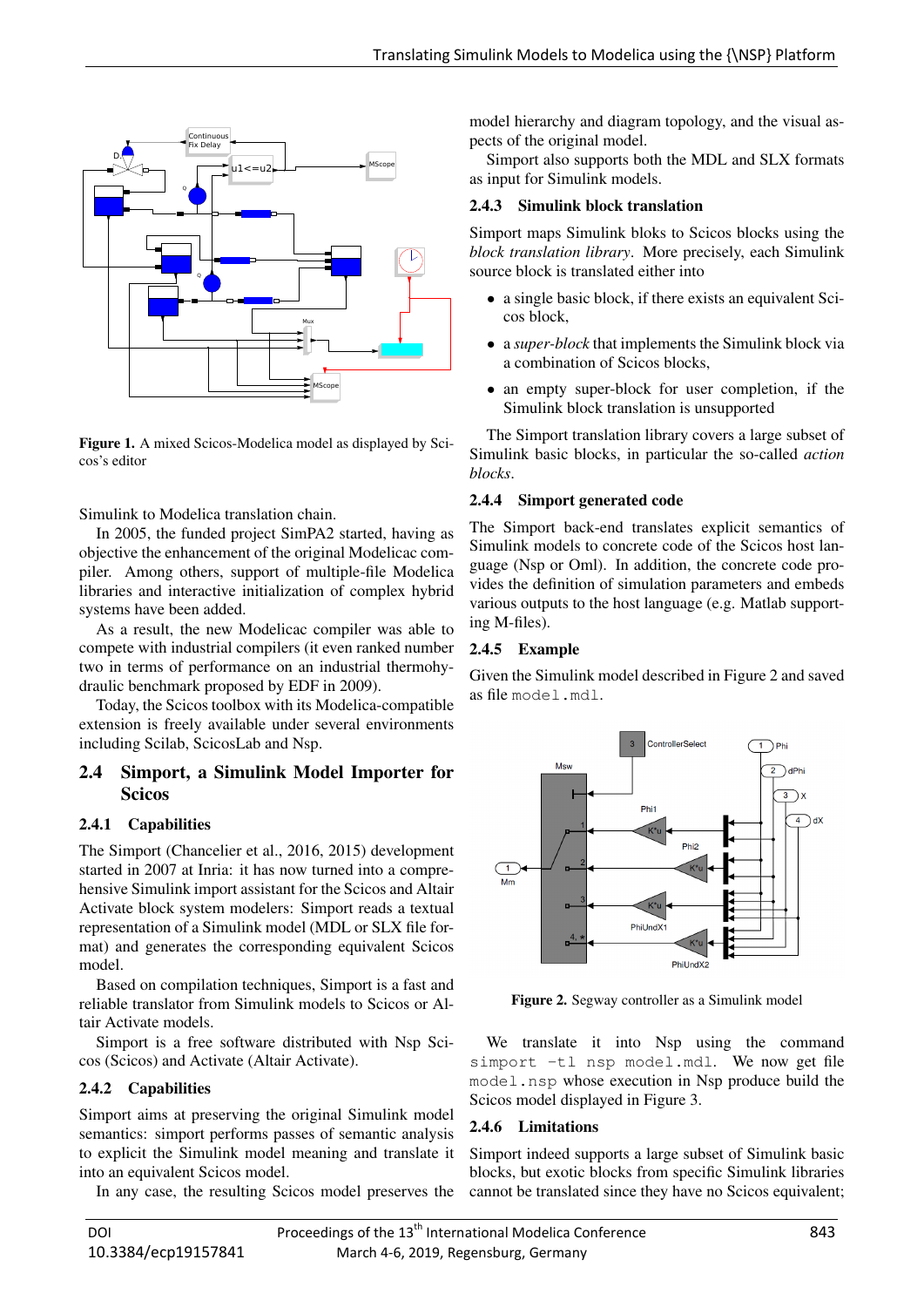

Figure 3. Segway controller as a Scicos model

in such a case, Simport generates an empty Scicos super block to incorporate the mandatory hand written Simulink block translation.

## 3 Translation from Simulink to Modelica

The Translation from Simulink to Modelica is implemented as a two step process. First, as already described, using Simport, we translate a Simulink model into a Scicos model. Second, using Nsp scripts we convert the Scicos model into an hybrid Modelica-Scicos model. Conversion is obtained by 1) translation of Scicos blocks to Modelica blocks, and 2) addition in the model of converters along the links which connect Scicos Blocks to Modelica-Scicos blocks. The hybrid Modelica-Scicos models can be edited and simulated in Scicos editor; thus, even if during the Translation process we cannot obtain a full Modelica model<sup>1</sup>, the resulting hybrid model may still be used for simulation because users have the possibility to complete untranslated parts thanks to the Scicos editor.

Figure 4 is a Scicos model simulating the Lorenz dynamical system. The same model after conversion to Modelica is shown in Figure 5. As it can be seen in Figure 5 the Scopes are not translated to Modelica blocks and converters from Modelica signals to Scicos signals are inserted in the links connected to the entry ports of scopes.

When converters are available, Scicos blocks are replaced by Modelica blocks as a one-to-one process. We have developed a specific library of Modelica blocks to ease the replacement. For example Scicos integrator blocks are replaced by MB\_Integral Modelica blocks. For some translation we rely on the already available library Coselica (Reusch), but for many blocks a direct Coselica translation fails because of size lim-



Figure 4. A Scicos model as displayed by Scicos's editor



Figure 5. Scicos model after Modelica conversion as displayed by Scicos's editor

<sup>&</sup>lt;sup>1</sup>In case some blocks are unknown to Simport. Indeed, Simulink blocks are black boxes, so Simport cannot translate blocks or combinations of blocks that are not already described in its translation tables.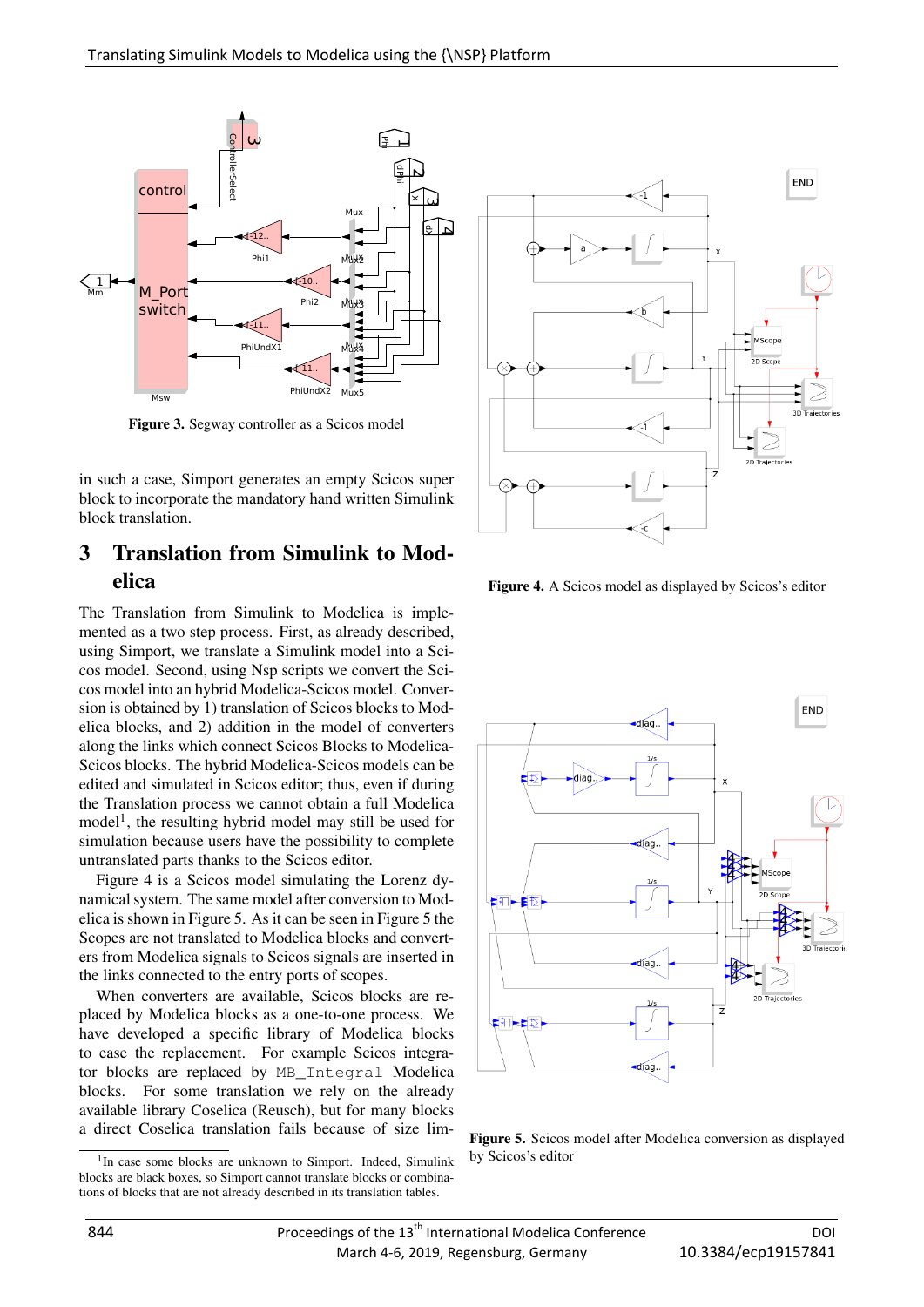itations of Coselica blocks. For example the Coselica Integrator is limited to 1-dimensional signals while the Scicos INTEGRAL\_m block may have *n*-dimensional entries. One way to encompass that difficulty is to generate super blocks for enabling *n*-dimensional block operations from 1-dimensional basic blocks (See Figure 7 for an example with adder). We have chosen this approach for the converter blocks (See Figure 6) as explained below, but we also implemented specific blocks to deal with *n*-dimensional signals. For example, the MB\_Integral block is a special purpose Modelica-Scicos block which produces at compile time a new Modelica model for each instance of the block in a specific model. As an example, in Figure 5 each MB\_Integral Modelica block integrate a 4-dimensional variable without saturation and thus the generated code will be given by

```
model integral2
 parameter Real xinit[ 4,1 ] = {{ 20 },{ 19.9900 },{ 20.0100 },{ 20.0110 }};
 RealInput u[4];
 RealOutput y[4](signal(start=xinit[:,1]));
equation
   der(y[1].signal) = u[1].signal;
der(y[2].signal) = u[2].signal;
   der(y[3].signal) = u[3].signal;
der(y[4].signal) = u[4].signal;
end integral2;
```
Most of the one-to-one block conversion follows the same mechanism. Building a library of Modelica-Scicos blocks is an on-going work and for the time being it only contains about 20 blocks. Indeed, this Library can also be used to directly build models in the Scicos editor, it complements the set of Modelica block available in Scicos giving access to Modelica counterpart of known Scicos blocks.

The one-to-one block conversion is in fact also a multistep process. We proceed as follows.

First block-to-block conversions are performed but converted Modelica-Scicos blocs are not fully usable because they lack local information (for example the final matrix sizes are unknown at first step). Notice that this first step requires Nsp evaluation of block parameters since they may be used to infer types and dimensions. For example the sizes of a Gain block parameter gives the input/output port sizes of the block, except when the parameter size if 1. But in order to obtain the sizes of a given Gain block parameter we need to evaluate Nsp expressions, since parameters can be given through context (produced by Simport from Matlab companion files).

In a second step, links are modified and converters are inserted where appropriate. Notice however that converters sizes are also unknown.

In a third step, sizes and types are obtained by calling the Scicos model compiler. However, since the Scicos model compiler only infers types and dimension for Scicos blocks this step requires a hidden conversion of the hybrid Modelica-Scicos model into a pure Scicos model before trying to infer sizes and types. When sizes and types are inferred for a Modelica-Scicos block, its internal Modelica code can be generated. The code is thus consistent with respect to sizes, types and parameters.



Figure 6. Scicos internal model of a 4-dimensional Modelica to Scicos converter



Figure 7. Scicos internal model of a generated 5-dimensional addition block

The fact that models can be manipulated and generated programmatically is also used in the conversion process. We illustrate this point by describing more precisely MB MO2Sn the block used to convert Modelica signals to Scicos Signals. The communication between Scicos and Modelica can only be realized using scalar links (for historical reasons, not because of limitations of any of the languages), thus to have converters on links which transfer n-dimensional signals we have implemented a block named MB\_MO2Sn as a super-block. That is, the MB MO2Sn block contains a model and this model is generated dynamically when the link signal size is known. We give in Figure 6 the internal model of a 4-dimensional Modelica to Scicos converter as used in the model displayed in Figure 5. It contains four 1-dimensional Modelica to Scicos converters. To illustrate the possibility to generate models by program, we give in Figure 7 an example of a model which performs a 5-dimensional addition of Modelica signals. Implementing a *n*-dimensional adder block could be implemented that way, even if we chose to directly embed the Modelica *n*-dimensional adder block in a unique block.

As already pointed above, during the conversion from Scicos models to Modelica-Scicos models, inferring types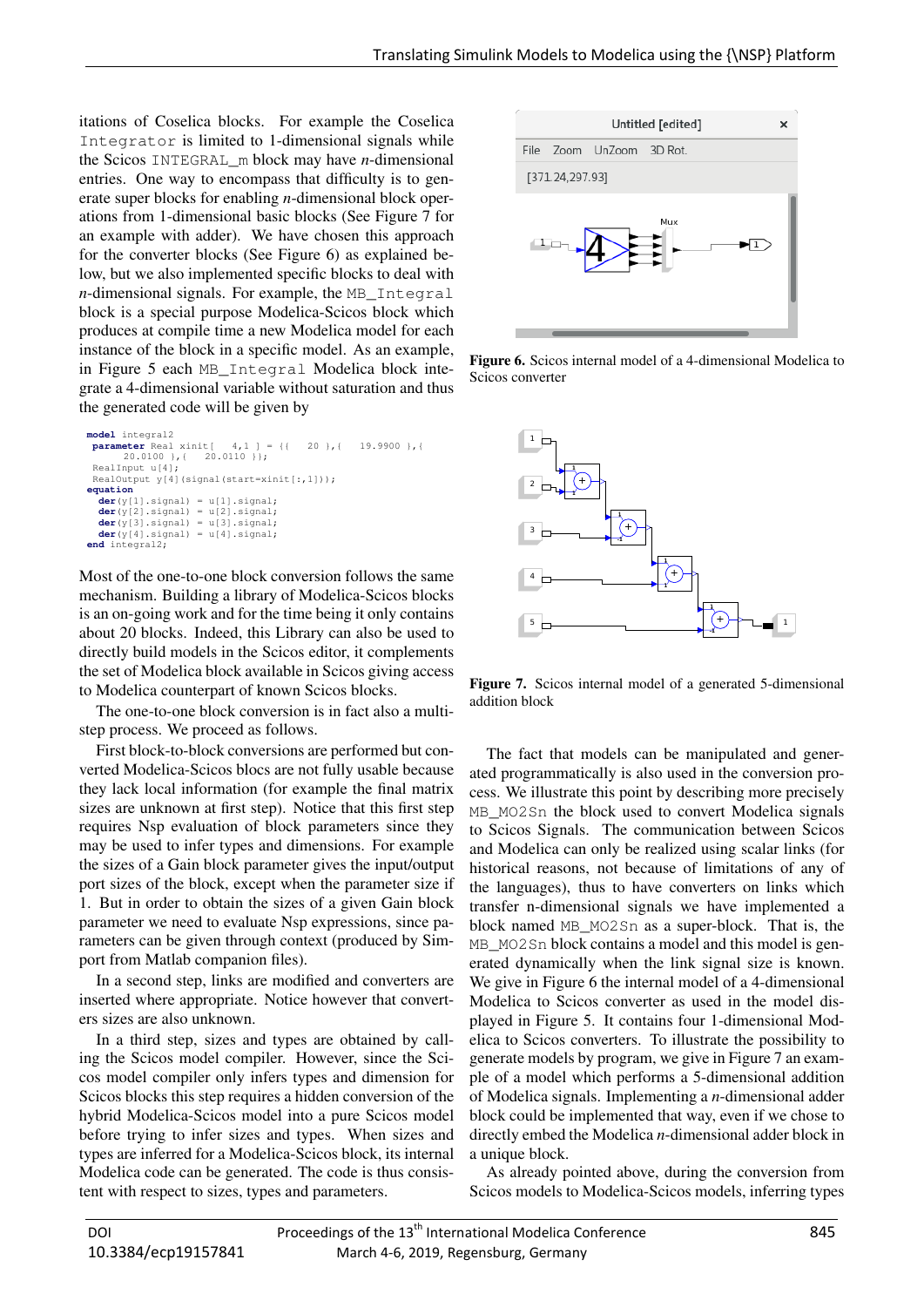

Figure 8. A mixed Scicos-Modelica model of a RLC circuit

and sizes is of utmost importance and it partially relies on Nsp block parameter and context expression evaluation. This is mostly why the conversion cannot completely be performed by Simport. Indeed, inferring types and sizes could have been implemented directly in Simport, if evaluation of Matlab expression were not required in the process.

### 3.1 Translation from Modelica to C

Modelica source code is translated to C thanks to the Modelicac compiler. The idea is as follow. Once the model is being run by the user, Scicos gathers all the blocks whose execution semantics is described by means of Modelica code into a unique Modelica program whose source code is given to Modelicac. This program is actually a highlevel description of the Modelica part of the model. The following listing illustrates what such a description looks like. It contains the Modelica description generated by Scicos for the model of Figure 8:

```
model RLC_circuit_test_im
  parameter Real VA_VsourceAC_(fixed=false) =
    2.000000e+00 "VA VsourceA
  parameter Real f_VsourceAC_(fixed=false) =
                        "f_VsourceA
  parameter Real R_Resistor_(fixed=false) = 2.000000e-01 RResistor ";
  2.000000e-01 "R_Resistor_";
parameter Real C_Capacitor_(fixed=false) =
     1.000000e-01 "C_Capacitor_
  parameter Real v_Capacitor_(fixed=false) =
0.000000e+00 "v_Capacitor_";
  parameter Real L_Inductor_(fixed=false) =
1.000000e-04 "L_Inductor_";
  1.000000e-04 "L_Inductor_";<br>VsourceAC_VsourceAC_(VA=VA_VsourceAC_,
                                    f=f_VsourceAC_);
  Resistor Resistor_(R=R_Resistor_);
  Capacitor Capacitor_(C=C_Capacitor_,
                                    v(start=v Capacitor ));
  Inductor Inductor_(L=L_Inductor_);
  CurrentSensor CurrentSensor_;
  Ground Ground:
  VoltageSensor VoltageSensor_;<br>OutPutPort      OutPutPort_;
  OutPutPort OutPutPort 1;
equation
  connect (CurrentSensor_.n,VoltageSensor_.n);
  connect (Capacitor_.p,VoltageSensor_.n);<br>connect (Inductor .p,VoltageSensor .n);
             connect (Inductor_.p,VoltageSensor_.n);
  connect (Ground_.p,VsourceAC_.n);<br>connect (CurrentSensor .p.Vsource
  connect (CurrentSensor_.p,VsourceAC_.n);<br>connect (VoltageSensor .p.Resistor .p);
             (VoltageSensor_.p,Resistor_.p);
  connect (Inductor_.n,Resistor_.p);
  connect (Capacitor_.n,Resistor_.p);
connect (Resistor_.n,VsourceAC_.p);
```

```
CurrentSensor_.i = OutPutPort_.vi;
  VoltageSensor_.v = OutPutPort_1.vi;
end RLC_circuit_test_im;
```
Modelica programs generated by Scicos contain five (possibly empty) sections declaring respectively:

- the parameters of the model,
- the components appearing in the model (i.e. Modelica "blocks" used to build the model),
- the connectors to and from the Scicos world (declared as InPutPorts and OutPutPorts),
- the connection equations (corresponding to links) between components of the model, introduced by means of the connect keyword), and
- the correspondence between some Scicos ports and some Modelica connectors used to exchange information between both worlds (introduced by means of an equal sign).

From such Modelica programs Modelicac generates native, C-based Scicos blocks. It starts by resolving the names appearing in the Modelica description and instantiates required classes (found in libraries) to form the set of all equations governing the dynamics of the Modelica part of the model. It then flattens the structure of the Modelica model, simplifies equations, and generates C code. The following listing is the result of calling Modelicac with previous Modelica code:

```
/* Scicos block's entry point */
void RLC_circuit_test_im(
   scicos_block *block,
  int flag)
{
  int *ipar = GetIparPtrs(block);
   double *rpar = GetRparPtrs(block);<br>
double *z = GetBstate(block);
   double *z = GetDstate( block);<br>double *x = GetState(block);
   double *x = GetState(block);<br>double *xd = GetDerState(bloc
                    = GetDerState(block) ;
   double *res = GetResState(block);<br>double **y = GetOutPtrs(block);
  double **y = GetOutPtrs(block);<br>double **u = GetInPtrs(block);
                     = GetInPtrs(block);
  double **work= GetPtrWorkPtrs(block);<br>double *g = GetGPtrs(block);
                    = GetGPtrs(block);double *alpha= NULL;
  double *beta = NULL;<br>int *iroot = GetJr
  int *jroot = GetJrootPtrs(block);<br>int *mode = GetModePtrs(block);
   int *mode = GetModePtrs(block);<br>int nevprt = GetNevIn(block);
                    = GetNevIn( block)
  int *xprop = GetXpropPtrs(block);
   /* Intermediate variables */
  double v0;
  if (flag == 0) {
     r \approx 01 =(x[1]+x[0](*GetRealOparPtrs(block,3))+
         sin(6.28318530718*
               GetScicosTime(block)*
               (*GetRealOparPtrs(block,2)))*
      (*GetRealOparPtrs(block,1)))*(1.0);<br>
res[1] = x[2] + xd[1] * (*GetRealOparPtrs(block,4))-x[0];<br>
res[2] = xd[2] * (*GetRealOparPtrs(block,6))-x[1];
   } else if (flag == 1) {
     if (!areModesFixed(block)) {
        v[0][0] = x[0]; /* OutPutPort .vo */
        y[1][0] = -x[1]; /* OutPutPort_1.vo */
     } else {
        v[0][0] = x[0]; /* OutPutPort .vo
        y[1][0] = -x[1]; /* OutPutPort_1.vo */
      }
     else if (flag == 2 \&& nevprt < 0)
     } else if (flag == 4) {
```